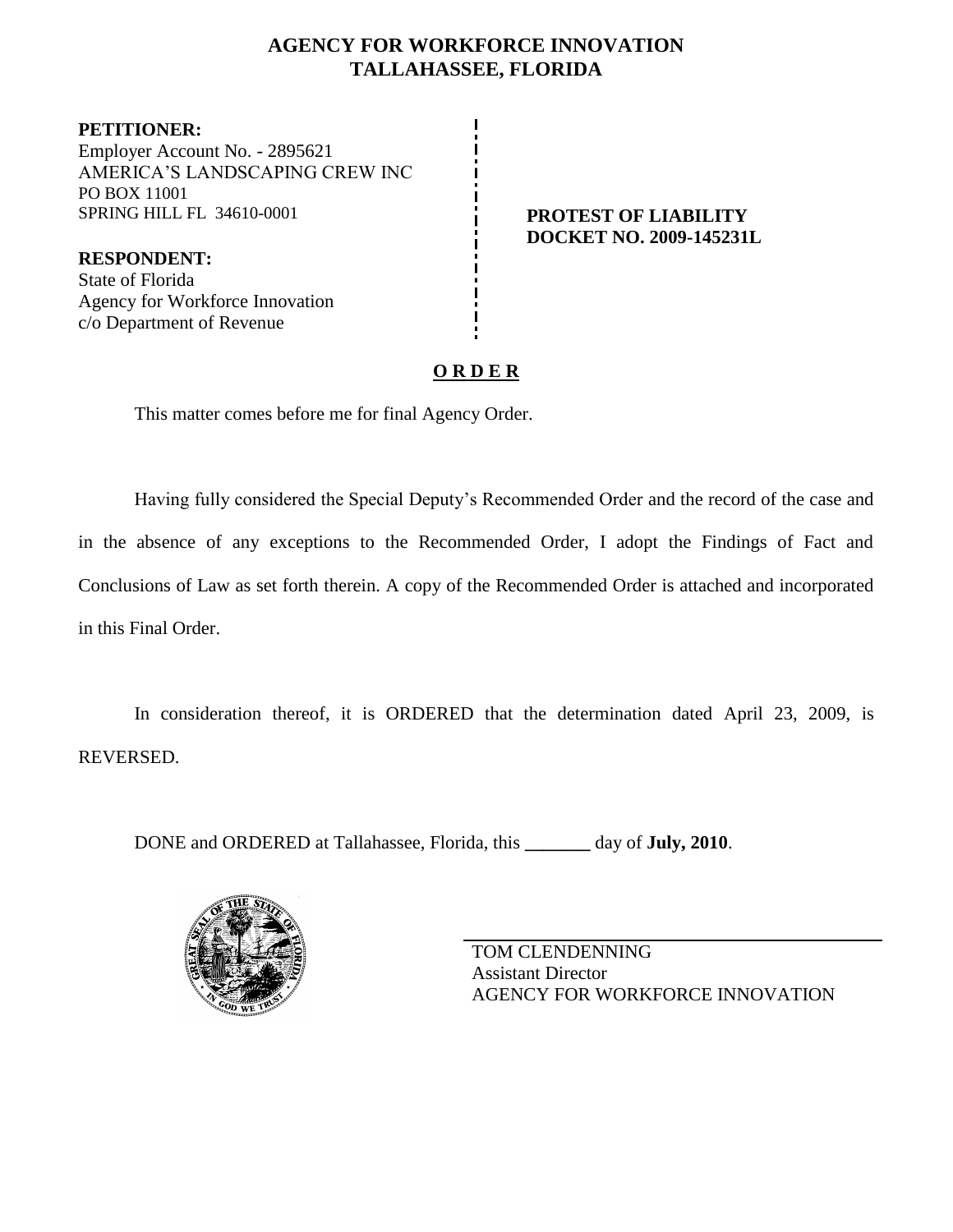### **AGENCY FOR WORKFORCE INNOVATION Unemployment Compensation Appeals**

MSC 345 CALDWELL BUILDING 107 EAST MADISON STREET TALLAHASSEE FL 32399-4143

### **PETITIONER:**

Employer Account No. - 2895621 AMERICA'S LANDSCAPING CREW INC STEPHANIE LASCOLA PO BOX 11001 SPRING HILL FL 34610-0001

#### **PROTEST OF LIABILITY DOCKET NO. 2009-145231L**

## **RESPONDENT:** State of Florida Agency for Workforce Innovation

# c/o Department of Revenue

## **RECOMMENDED ORDER OF SPECIAL DEPUTY**

TO: Director, Unemployment Compensation Services Agency for Workforce Innovation

This matter comes before the undersigned Special Deputy pursuant to the Petitioner's protest of the Respondent's determination dated April 23, 2009.

After due notice to the parties, a telephone hearing was held on February 10, 2010. The Petitioner's secretary appeared and provided testimony at the hearing. A tax specialist II appeared and provided testimony on behalf of the respondent. The Joined Party did not appear at the hearing.

The record of the case, including the recording of the hearing and any exhibits submitted in evidence, is herewith transmitted. Proposed Findings of Fact and Conclusions of Law were not received.

### **Issue:**

Whether services performed for the Petitioner by the Joined Party and other individuals as landscaping crew constitute insured employment pursuant to Sections 443.036(19), 443.036(21); 443.1216, Florida Statutes, and if so, the effective date of the liability.

### **Findings of Fact:**

- 1. The Petitioner was a corporation incorporated April 2006 for the purpose of running a landscaping business. The corporation was dissolved in 2009 for business reasons.
- 2. The Petitioner contacted the Joined Party after hearing that the Joined Party had no work. The Petitioner offered the Joined Party work as an independent contractor. The Joined Party provided services for the Petitioner in 2007 and 2008.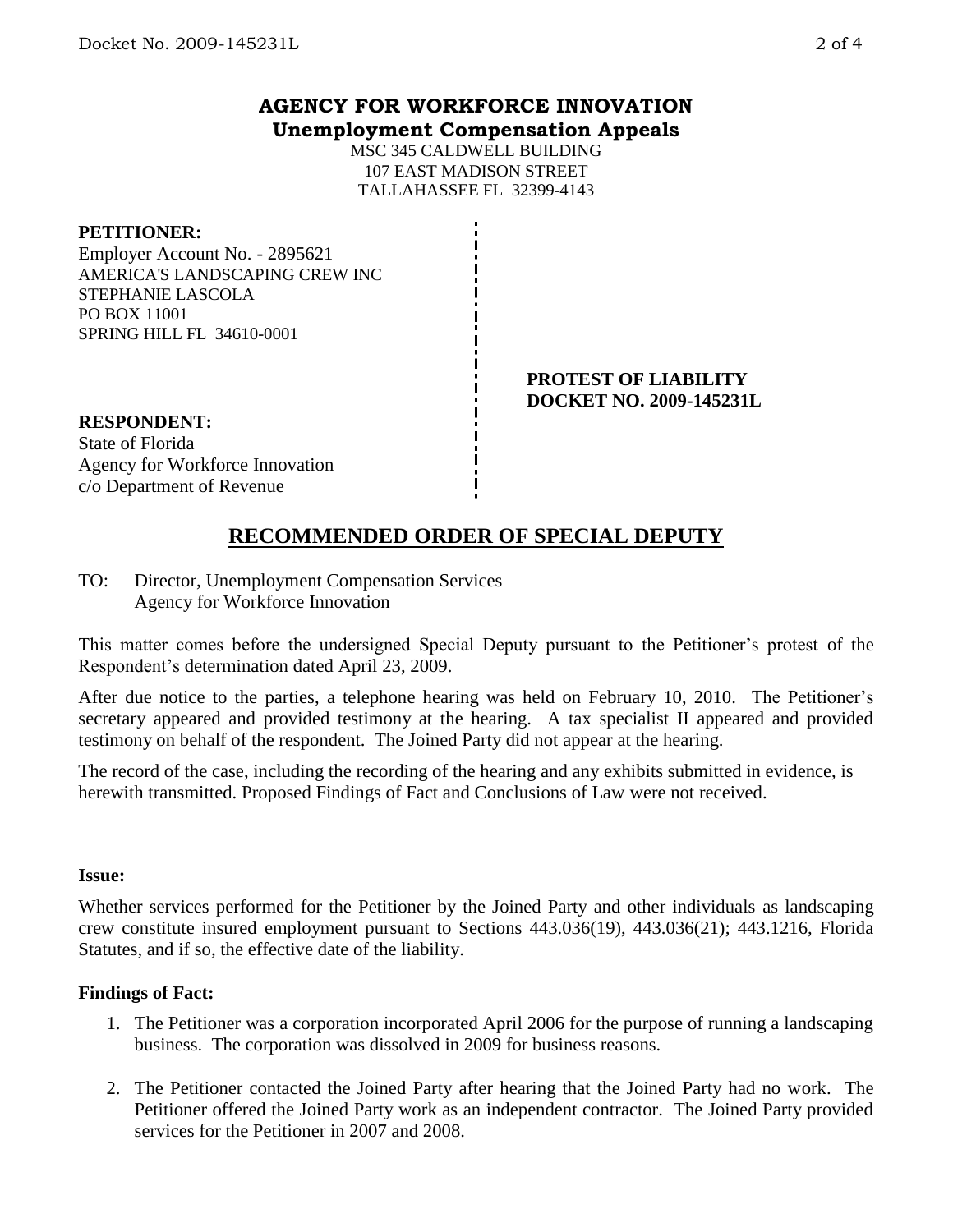- 3. The Petitioner would contact the Joined Party when work was available. The Joined Party would be informed of where and what the work entailed. The Joined Party would be given approximately one week to complete the assignment and was free to select his own hours of work within that time period.
- 4. The Joined Party worked alone at the job site. The Petitioner would review the Joined Party's work at the conclusion of the assignment. The Joined Party was required to redo any improperly done work without additional pay.
- 5. The Joined Party was paid by the job. The Joined Party's pay was held until the Petitioner received payment from the client.
- 6. The Joined Party provided his own tools. If the Joined Party did not have tools needed for the work, the Petitioner would supply them.
- 7. The Joined Party was allowed to work for competitors and was allowed to subcontract the work.

### **Conclusions of Law:**

- 8. The issue in this case, whether services performed for the Petitioner constitute employment subject to the Florida Unemployment Compensation Law, is governed by Chapter 443, Florida Statutes. Section 443.1216(1)(a)2., Florida Statutes, provides that employment subject to the chapter includes service performed by individuals under the usual common law rules applicable in determining an employer-employee relationship.
- 9. The Supreme Court of the United States held that the term "usual common law rules" is to be used in a generic sense to mean the "standards developed by the courts through the years of adjudication." United States v. W.M. Webb, Inc., 397 U.S. 179 (1970).
- 10. The Supreme Court of Florida adopted and approved the tests in 1 Restatement of Law, Agency 2d Section 220 (1958), for use to determine if an employment relationship exists. See Cantor v. Cochran, 184 So.2d 173 (Fla. 1966); Miami Herald Publishing Co. v. Kendall, 88 So.2d 276 (Fla. 1956); Magarian v. Southern Fruit Distributors, 1 So.2d 858 (Fla. 1941); see also Kane Furniture Corp. v. R. Miranda, 506 So.2d 1061 (Fla. 2d DCA 1987).
- 11. Restatement of Law is a publication, prepared under the auspices of the American Law Institute, which explains the meaning of the law with regard to various court rulings. The Restatement sets forth a nonexclusive list of factors that are to be considered when judging whether a relationship is an employment relationship or an independent contractor relationship.
- 12. 1 Restatement of Law, Agency 2d Section 220 (1958) provides:
	- (1) A servant is a person employed to perform services for another and who, in the performance of the services, is subject to the other's control or right of control.
	- (2) The following matters of fact, among others, are to be considered:
		- (a) the extent of control which, by the agreement, the business may exercise over the details of the work;
		- (b) whether or not the one employed is engaged in a distinct occupation or business;
		- (c) the kind of occupation, with reference to whether, in the locality, the work is usually done under the direction of the employer or by a specialist without supervision;
		- (d) the skill required in the particular occupation;
		- (e) whether the employer or the worker supplies the instrumentalities, tools, and the place of work for the person doing the work;
		- (f) the length of time for which the person is employed;